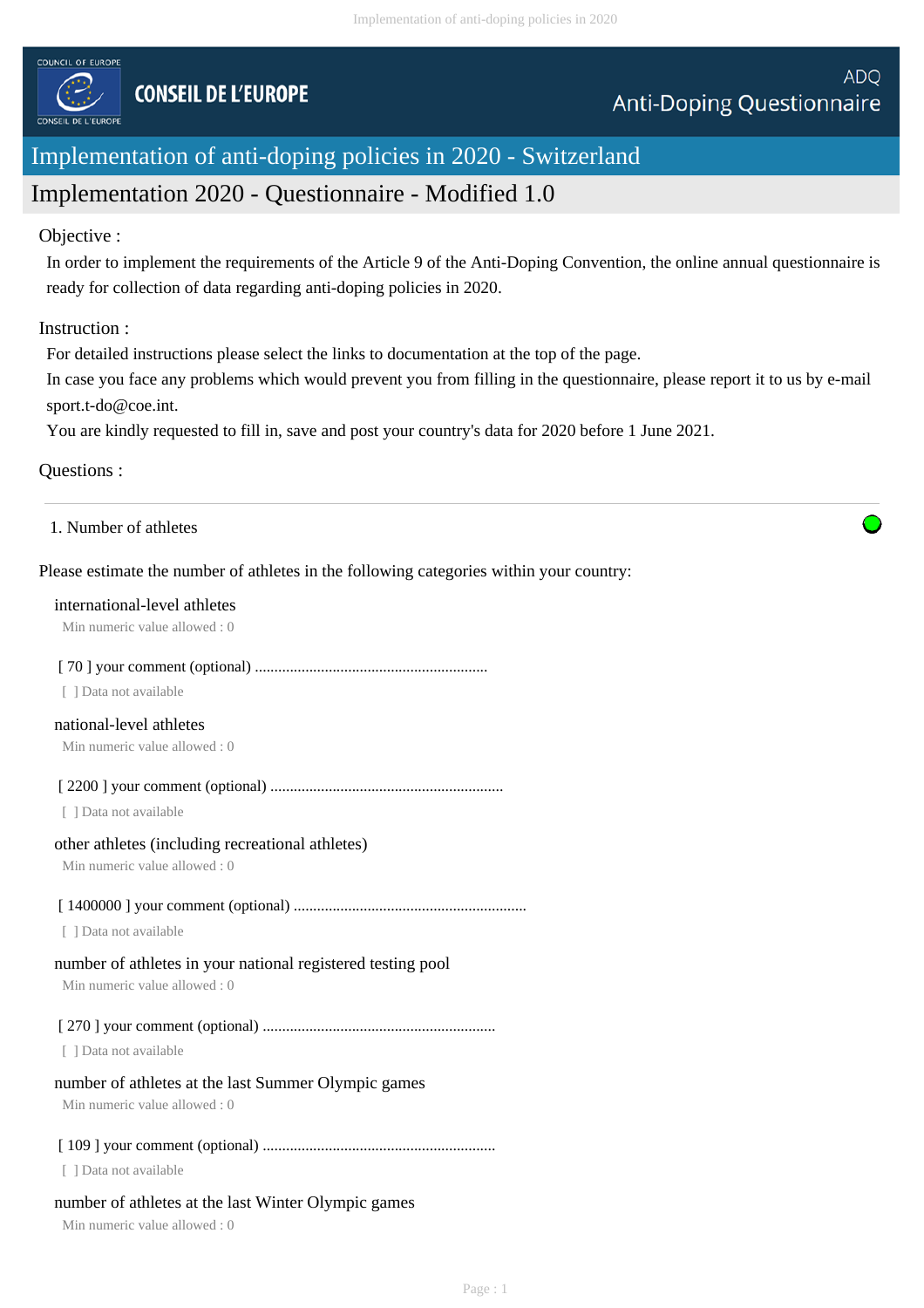| [ ] Data not available                                                                 |
|----------------------------------------------------------------------------------------|
| number of athletes at the last Summer Paralympic games<br>Min numeric value allowed: 0 |
| [ ] Data not available                                                                 |
| number of athletes at the last Winter Paralympic games<br>Min numeric value allowed: 0 |
| [ ] Data not available                                                                 |
| 2. Doping definition                                                                   |
| What is the definition of "doping in sport" used in your country?                      |
|                                                                                        |
|                                                                                        |
|                                                                                        |
|                                                                                        |

#### 3. Doping list

Which list of banned pharmacological classes of doping agents and doping methods (i.e. Prohibited List) is implemented in your country?

[ X ] Prohibited List, as adopted by the Executive Committee of WADA. Your comment (optional)

............................................................

 [ ] List of banned pharmacological classes of doping agents and doping methods, as adopted by the Monitoring Group (T-DO). Your comment (optional) ............................................................

[ ] Prohibited List, as adopted by the Conference of Parties of the International Convention against Doping in Sport (UNESCO). Your comment (optional) ............................................................

[ ] Other, please specify : ............................................................

4. Additional doping lists

For the purposes of restricting availability of doping substances, are there other lists than those defined in the question 3?

 ( X ) Yes, please specify: The prohibited substances and methods concerning trafficking are defined in an annex of the federal law on the promotion of sports

( ) No. Your comment (optional) ............................................................

Attachments

Ordonnance sur l'encouragement du sport et de l'activité physique : http://https://www.admin.ch/opc/fr/classifiedcompilation/ 20111821/index.html

```
5. Anti-doping laws
```
Are there any anti-doping laws in your country?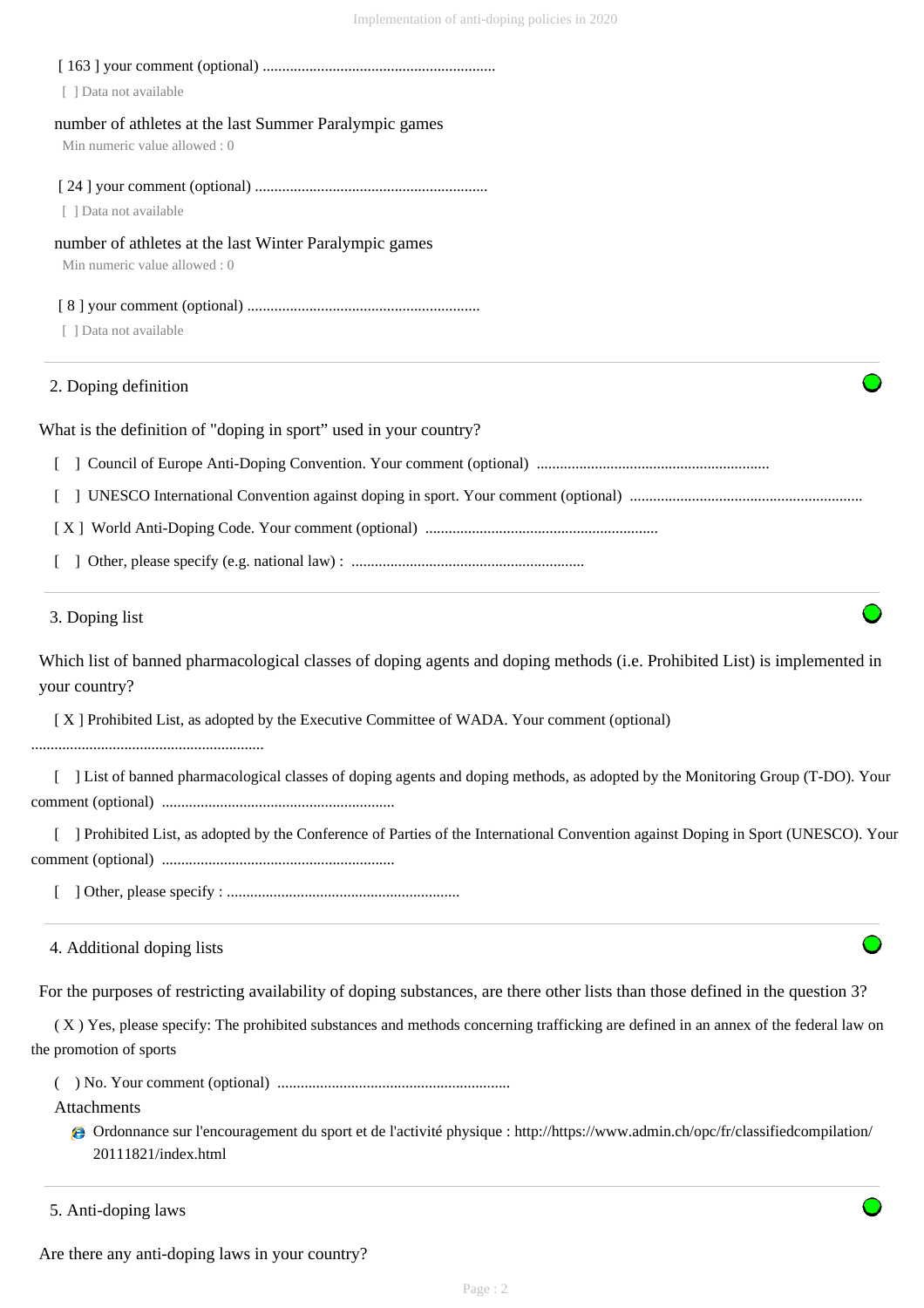| [X] Other public law rules, please specify: Federal Act on the Promotion of Sport and Exercise                                                             |  |
|------------------------------------------------------------------------------------------------------------------------------------------------------------|--|
|                                                                                                                                                            |  |
| Attachments                                                                                                                                                |  |
| <b>●</b> Federal Act on the Promotion of Sport and Exercise : http://https://www.admin.ch/opc/en/classifiedcompilation/<br>$20091600$ /index.html          |  |
| 6. National Anti-Doping Organisation (NADO)<br>What is the legal status of your national anti-doping organisation? Please upload the statutes, if possible |  |
|                                                                                                                                                            |  |
|                                                                                                                                                            |  |
|                                                                                                                                                            |  |
|                                                                                                                                                            |  |
|                                                                                                                                                            |  |
|                                                                                                                                                            |  |
|                                                                                                                                                            |  |

#### Attachments

170327\_Statuten\_Stiftung\_signed.pdf

## 7. NADO activities

Which of the activities below are conducted by your national anti-doping organisation? Please upload the organisational chart, if possible

|                                                | Yes. Your comment<br>(optional) | No, please specify which<br>organisation is in charge |
|------------------------------------------------|---------------------------------|-------------------------------------------------------|
| Co-ordination of action by public authorities  |                                 | (X) Federal Office of Sport                           |
| Co-ordination of the fight against trafficking | (X)                             |                                                       |
| Testing (doping control)                       | (X)                             |                                                       |
| Results management                             | (X)                             |                                                       |
| Disciplinary procedures                        |                                 | (X) Swiss Olympic                                     |
| Education and/or information                   | (X)                             |                                                       |
| Research                                       | (X)                             |                                                       |

## Attachments

14\_08\_Organigramm\_namenlos\_aktuell.pdf

#### 8. Funding of anti-doping programme

## What was the annual budget of the NADO for the 2020 calendar year?

Min numeric value allowed : 0

#### [4960969] amountCHFCurrency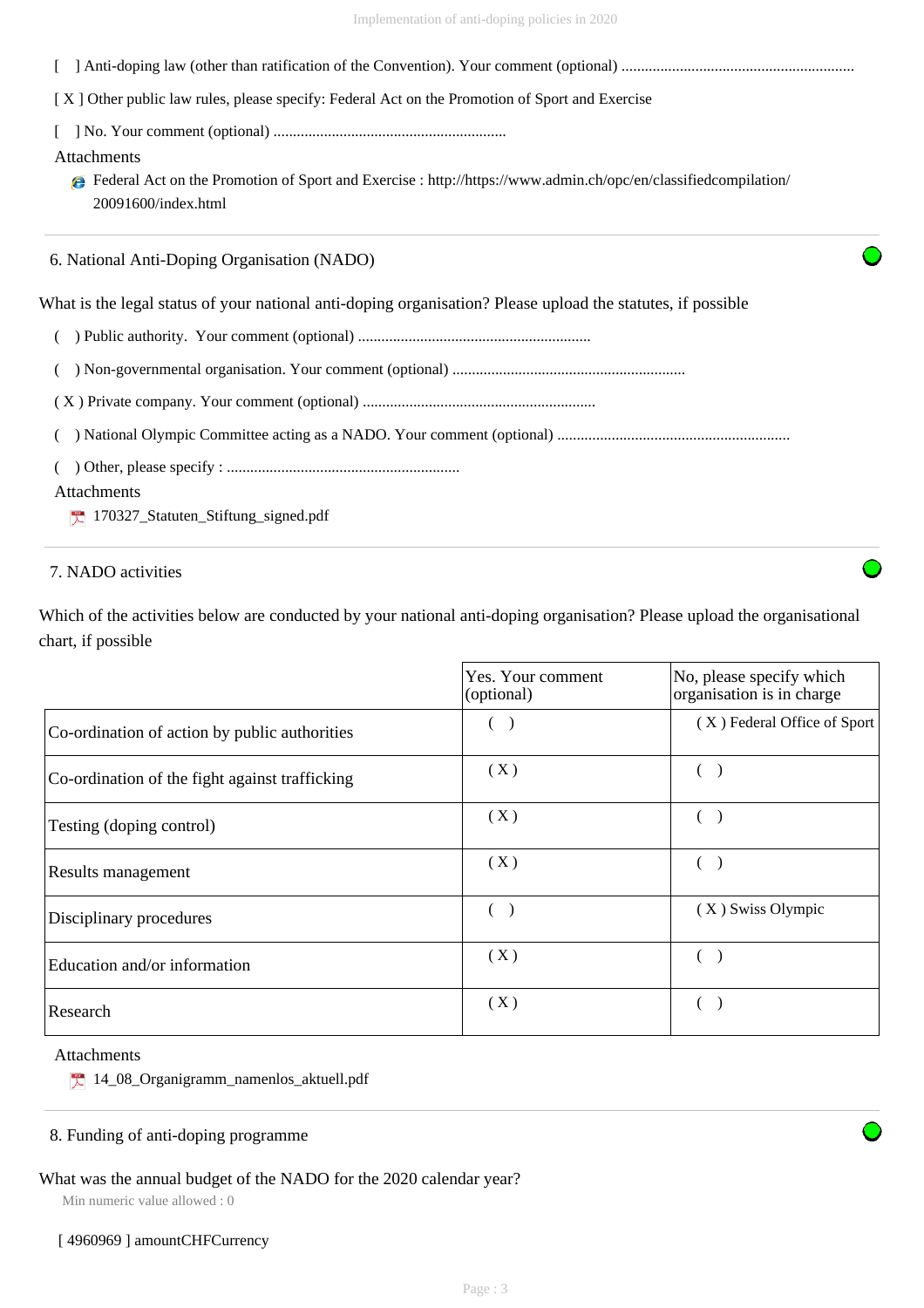|  |  |  | 1 Data not available |
|--|--|--|----------------------|
|--|--|--|----------------------|

# How is the NADO funded? Please select all that apply and indicate an estimate in percentages: [ X ] Government55.0% [ ] National Lottery programme ............................................................ % [ X ] National Olympic Committee (NOC)38.4% [ ] Other sports organisation(s) ............................................................ % [X ] Fee for service 6.6% [ ] Private ............................................................ % [ ] Other ............................................................ % What percentage of NADO's annual budget is put towards the following core programs? [ 48 ] Testing (including equipment, transportation, sample collection personnel fees) [ 14 ] Sample analysis [14] Investigations [12] Education [ 2 ] Research [ 6 ] Results Management/Legal [ 4 ] Therapeutic Use Exemptions (TUEs) [ 0 ] Other (e.g. remuneration, administration) ............................................................ [ ] Data not available Are other institutions funding any parts of the national anti-doping programme (e.g. laboratories, research, WADA contribution, Unesco Voluntary Fund) ( ) Yes, please describe ............................................................  $(X)$  No 9. Funding sources 10. Distribution of funding 11. Other funding for the anti-doping programme 12. Sport budget

What amount has been allocated to sport from the State budget through the national ministry responsible for sport for the year 2020?

[ 181600000 ] amountCHFcurrency / other information

[ ] Data not available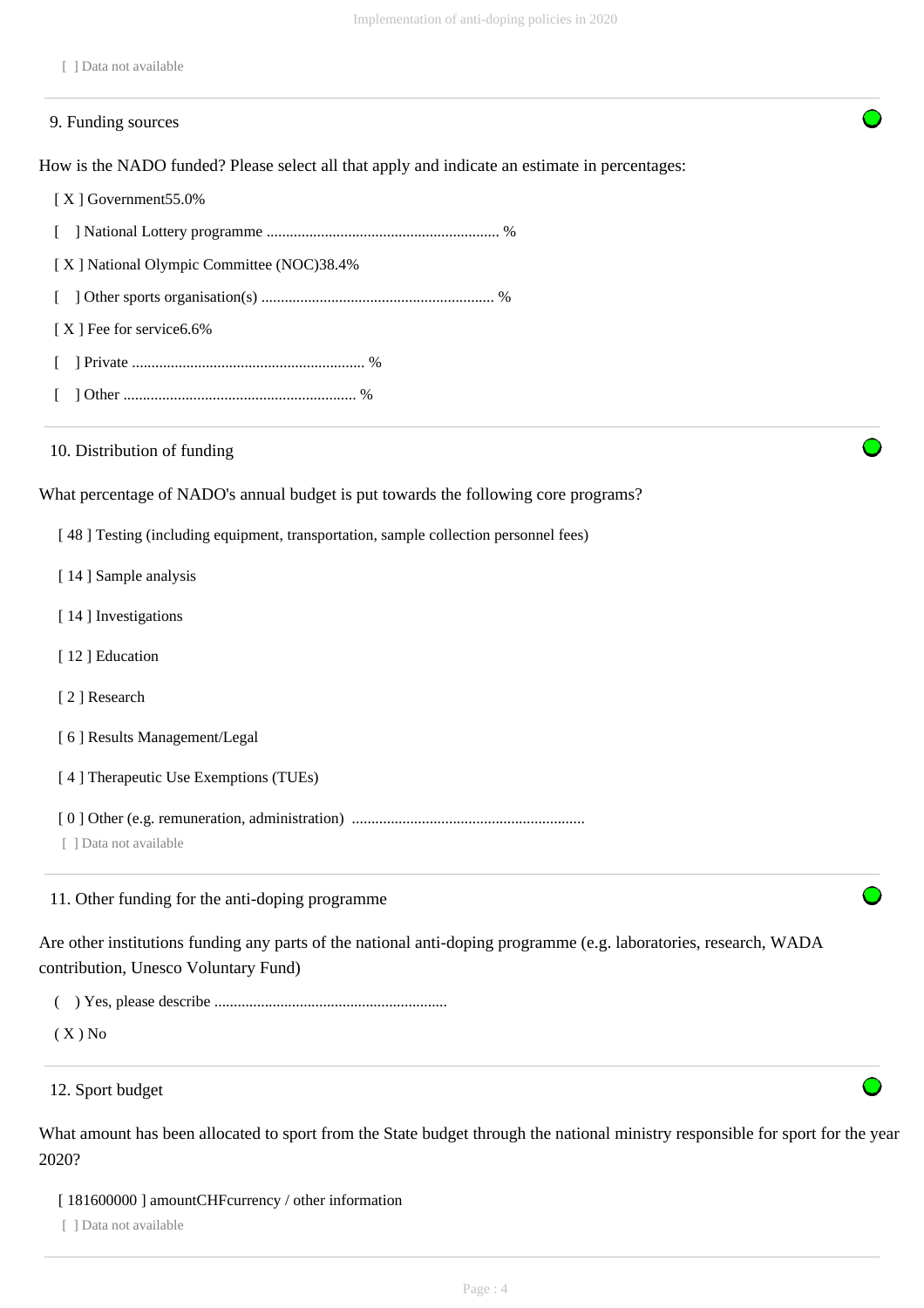## 13. Limiting public funding to organisations

Is public funding withheld from organisations that do not comply with anti-doping regulations and related legal instruments?

( ) Yes, all funding is withheld; your comment (optional) ............................................................

( X ) A limited amount of funding is withheld; your comment (optional) ............................................................

( ) No financial implications; your comment (optional) ............................................................

( ) Information not available; your comment (optional) ............................................................

14. Limitation of public funding of persons

Is sport-related financial assistance provided by public authorities withheld from banned athletes or athlete support personnel during the period of their suspension?

( X ) Yes, all funding is withheld; your comment (optional) ............................................................

( ) A limited amount of funding is withheld; your comment (optional) ............................................................

( ) No; your comment (optional) ............................................................

 ( ) Not applicable (no sport-related financial assistance is provided by public authorities to athletes or support personnel); your comment (optional) ............................................................

( ) Information not available; your comment (optional) ............................................................

15. Testing programme

Does your country have a national testing programme?

( X ) Yes

- ( ) No, please explain ............................................................
- 16. Elements of the testing programme

What elements of the testing program are implemented by the NADO?

[ X ] Risk assessment and test distribution planning (TDP)

- [ X ] Registered testing pool
- [ X ] Random selection of athletes
- [ X ] Targeted selection of athletes
- [ X ] In-competition testing
- [X] Out-of-competition testing
- [X] No-advance notice testing
- [X ] Blood testing
- [ X ] Athlete biological passport (ABP) modules

[ ] Other elements, please specify ............................................................

[ ] If some elements are implemented by another body, please specify which body ............................................................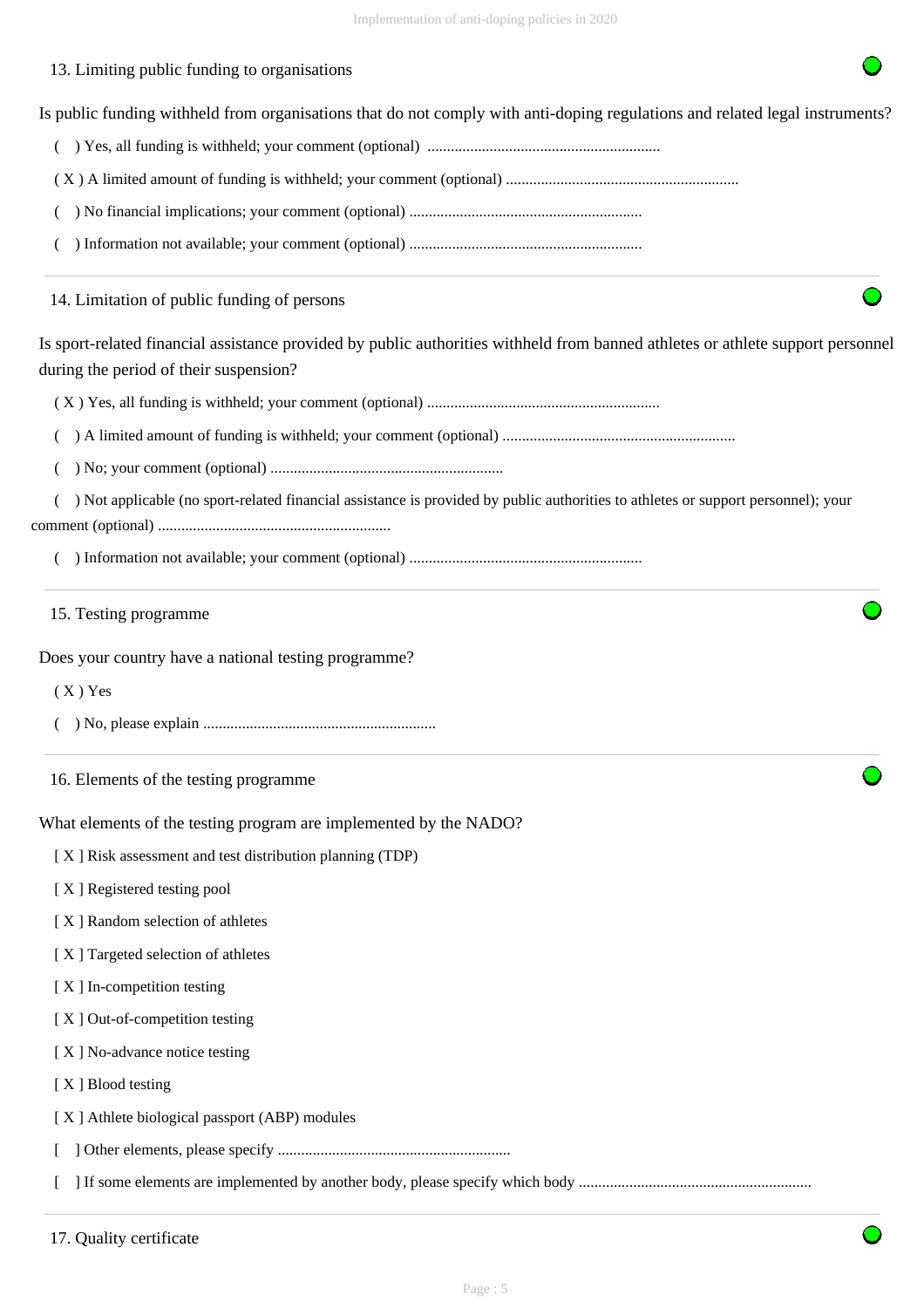Is your NADO or part of its procedures certified according to a quality standard (such as ISO or any other quality assurance system)?

( X ) Yes, please specify which standard, its scope and validityISO 9001:2015

- ( ) In progress, please specify ............................................................
- ( ) No. Your comment (optional) ............................................................

18. NADO staff, committee members and other anti-doping specialists

Please outline below how many NADO staff, committees' members and other anti-doping specialists are involved in the coordination and management of your anti-doping programs (except sample collection personnel)

Min numeric value allowed : 0

[ 6 ] staff full time

[ 13 ] staff part time

[13] committees' members (including, but not limited to, members of the disciplinary panels, NADO Board, TUE, education, whereabouts, scientific, athletes, appeals, ethics and/or other committees)

[ 0 ] other specialists, please describe ............................................................

[ ] Data not available

19. Sample collection personnel

Do you have sample collection personnel (SCP) ?

( X ) Yes, within the NADO

( ) Yes, through a service provider (Delegated third party) ............................................................

( ) No, please explain ............................................................

#### 20. Number of DCOs and BCOs

How many doping control officers (DCOs), blood control officers (BCOs) and chaperones are in your sample collection

## personnel programme?

Min numeric value allowed : 0

[ 20 ] DCOs; your comment (optional) ............................................................

[ 15 ] BCOs; your comment (optional) ............................................................

[ 0 ] Chaperones; your comment (optional) ............................................................

[ ] Data not available

#### 21. Laboratory

Is there a doping control laboratory in your country?

[ X ] Yes, accredited or approved by WADA in accordance with the International Standard for Laboratories

[ ] No, but a preparatory process is in progress to apply for accreditation or approval by WADA

 $\lceil$  | No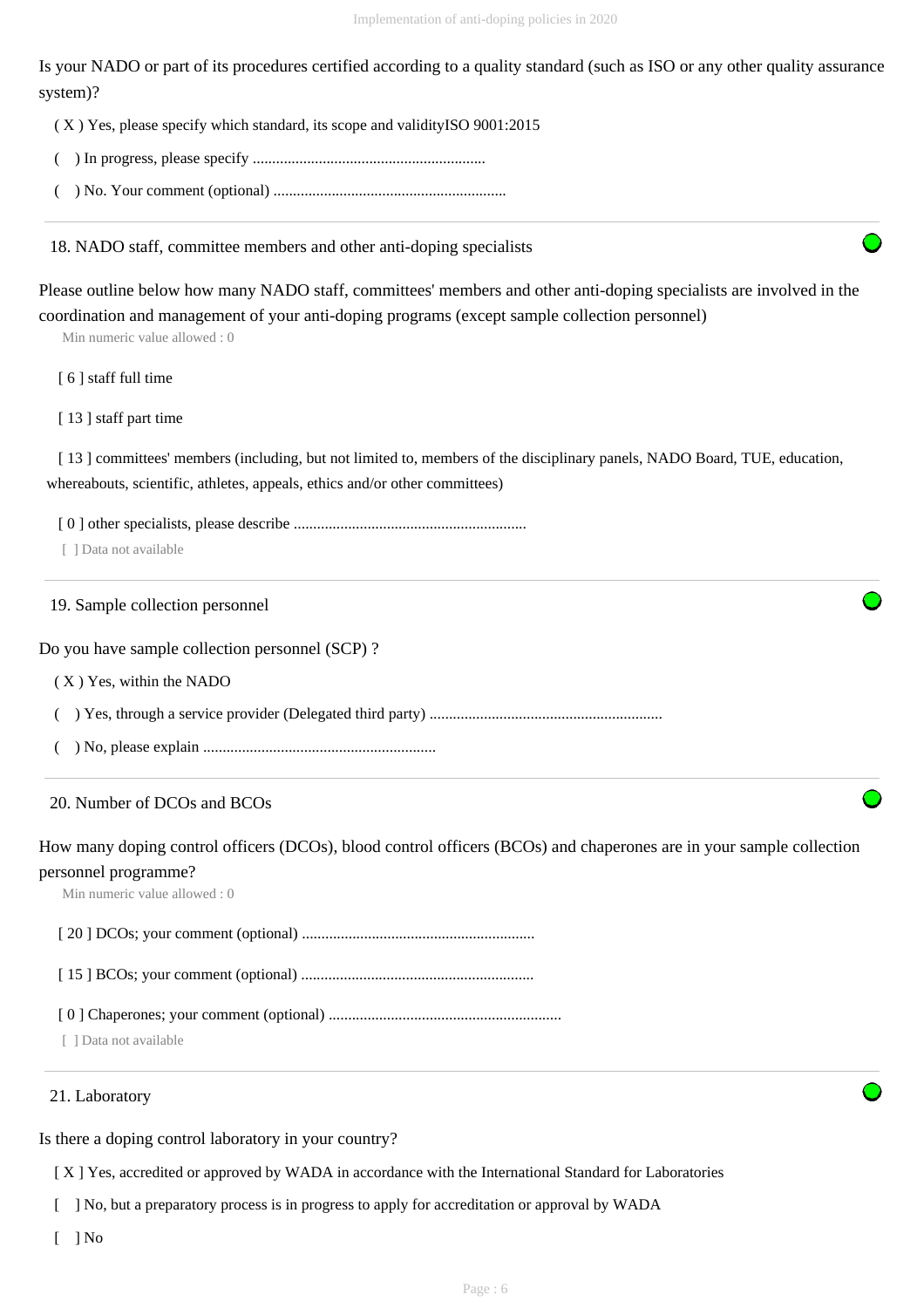## 22. Use of WADA laboratories

Which WADA-accredited or approved laboratories are used for analysis of samples collected by your NADO as a Testing authority within your national testing program in the year 2020? Please list all that applies, including the laboratory in your own country (if you use it) and indicate the percentage of samples analysed in each laboratory. Enter "0", if you don't use this laboratory

|                            | % of NADO samples (estimate) |
|----------------------------|------------------------------|
| ANKARA, TURKEY             | $\boldsymbol{0}$             |
| ATHENS, GREECE             | $\boldsymbol{0}$             |
| <b>BANGKOK, THAILAND</b>   | $\boldsymbol{0}$             |
| <b>BARCELONA, SPAIN</b>    | $\boldsymbol{0}$             |
| <b>BEIJING, CHINA</b>      | $\boldsymbol{0}$             |
| BLOEMFONTEIN, SOUTH AFRICA | $\boldsymbol{0}$             |
| <b>BUCHAREST, ROMANIA</b>  | $\boldsymbol{0}$             |
| COLOGNE, GERMANY           | $\boldsymbol{0}$             |
| DOHA, QATAR                | $\boldsymbol{0}$             |
| GHENT, BELGIUM             | $\boldsymbol{0}$             |
| HAVANA, CUBA               | $\boldsymbol{0}$             |
| HELSINKI, FINLAND          | $\boldsymbol{0}$             |
| KREISCHA, GERMANY          | $\boldsymbol{0}$             |
| LAUSANNE, SWITZERLAND      | 100                          |
| LONDON, UNITED KINGDOM     | $\boldsymbol{0}$             |
| LOS ANGELES, USA           | $\boldsymbol{0}$             |
| MADRID, SPAIN              | $\boldsymbol{0}$             |
| MONTREAL, CANADA           | $\boldsymbol{0}$             |
| NEW DELHI, INDIA           | $\boldsymbol{0}$             |
| <b>OSLO, NORWAY</b>        | $\boldsymbol{0}$             |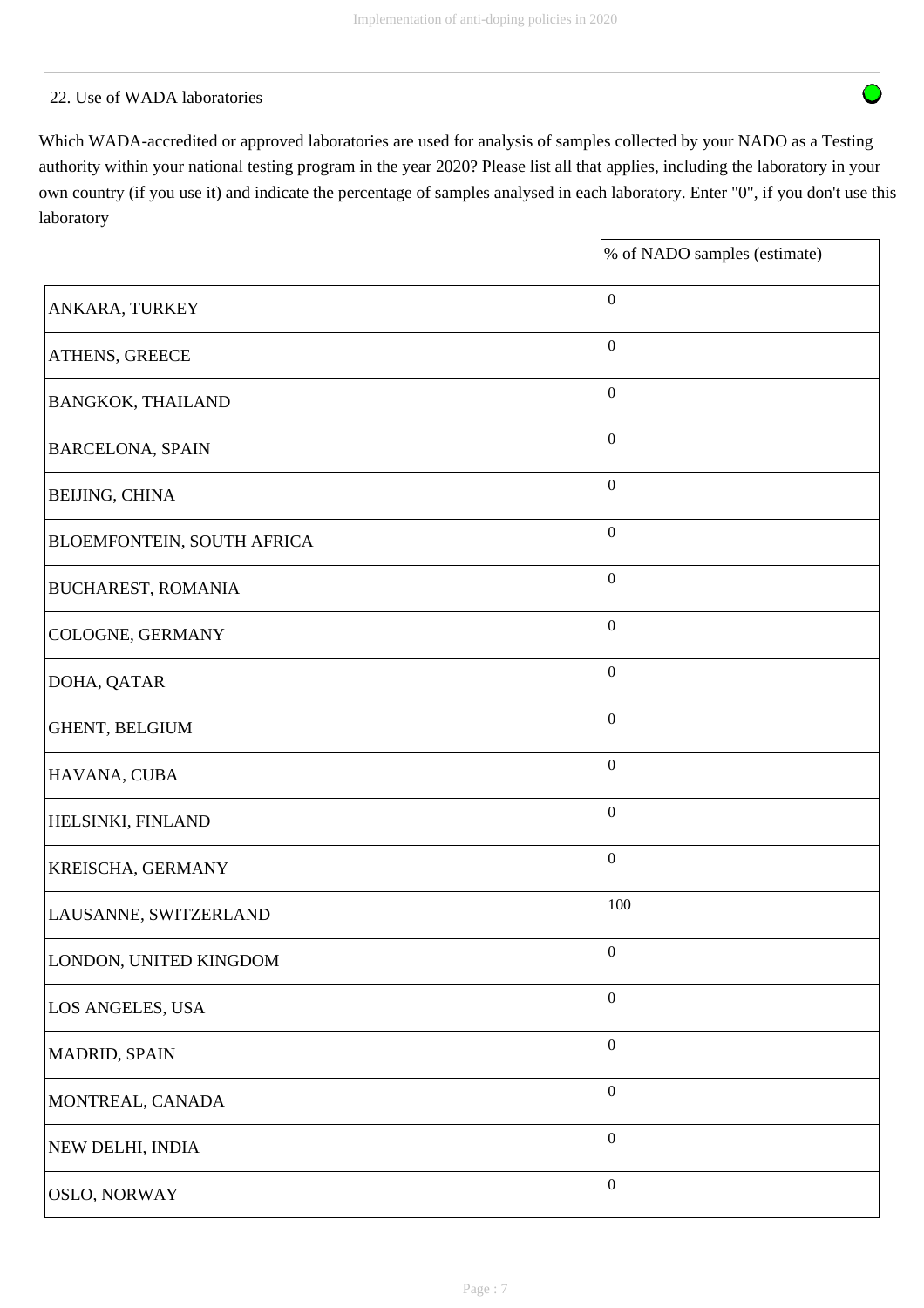| PARIS, FRANCE                 | $\Omega$ |
|-------------------------------|----------|
| <b>RIO DE JANEIRO, BRAZIL</b> | $\Omega$ |
| ROMA, ITALY                   | $\Omega$ |
| SALT LAKE CITY, USA           | $\Omega$ |
| <b>SEIBERSDORF, AUSTRIA</b>   | $\Omega$ |
| <b>SEOUL, SOUTH KOREA</b>     | $\theta$ |
| <b>STOCKHOLM, SWEDEN</b>      | $\theta$ |
| <b>SYDNEY, AUSTRALIA</b>      | $\Omega$ |
| TOKYO, JAPAN                  | $\Omega$ |
| WARSAW, POLAND                | $\theta$ |

[ ] Data not available

## 23. Testing statistics

How many samples were collected under your national testing program in the year 2020?

|                                                             | Urine | Blood (including ABP) |
|-------------------------------------------------------------|-------|-----------------------|
| In-competition samples<br>Min numeric value allowed : 0     | 389   |                       |
| Out-of-competition samples<br>Min numeric value allowed : 0 | 1118  | 864                   |

[ ] Data not available

## 24. Testing abroad

Did you test athletes under your authority who reside or train abroad (directly or by subcontracting other ADOs or antidoping service providers)?

( X ) Yes; your comment (optional) ............................................................

( ) Not in 2020, but we have authorisation to do so; your comment (optional) ............................................................

( ) No, we do not have authorisation to do so; your comment (optional) ............................................................

#### 25. Disciplinary system

Please describe the disciplinary process for the anti-doping rule violations and application of the T-DO Recommendation on ensuring the independence of hearing panels (bodies) and promoting fair trial in anti-doping cases [T-DO/Rec(2017)01] http://rm.coe.int/recommendation-on-ensuring-the-independence-of-hearing-panels-bodies-a/1680735159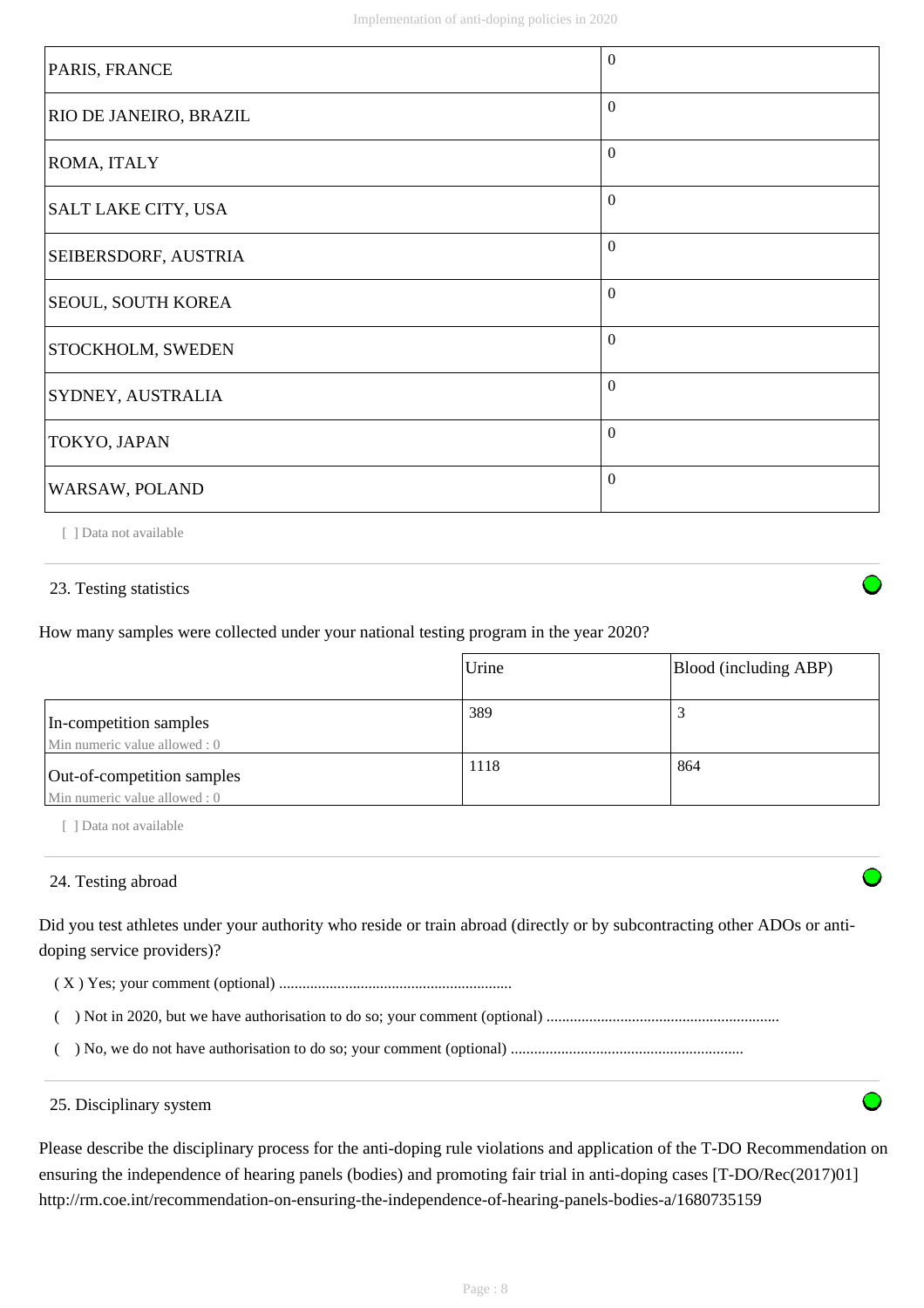| Has your State established<br>centralised panel/body in<br>charge of all hearing<br>proceedings in anti-doping<br>matters (hearing panel)?                                                       | $\mathbf{X}$ | $\Omega$         | $\Omega$     |
|--------------------------------------------------------------------------------------------------------------------------------------------------------------------------------------------------|--------------|------------------|--------------|
| Is the hearing panel<br>independent, and<br>operationally independent<br>from sport movement (i.a.<br>national federations,<br>National Olympic<br>Committee, National<br>Paralympic Committee)? | $\mathbf{X}$ | $\Omega$         | $\theta$     |
| Is the hearing panel<br>operationally independent<br>from the government?                                                                                                                        | $\mathbf{X}$ | $\Omega$         | $\Omega$     |
| Is the hearing panel<br>operationally independent<br>from the NADO?                                                                                                                              | $\mathbf{x}$ | $\Omega$         | $\Omega$     |
| Are you aware of T-<br>DO/Rec(2017)01?                                                                                                                                                           | $\mathbf{X}$ | $\mathbf{0}$     | $\mathbf{0}$ |
| Is the composition of the<br>hearing panel in line with the<br>requirements outlined in T-<br>DO/Rec(2017)01?                                                                                    | $\mathbf{X}$ | $\Omega$         | $\theta$     |
| Are the rights of access to<br>justice ensured in accordance<br>with T-DO/Rec(2017)01?                                                                                                           | $\mathbf X$  | $\boldsymbol{0}$ | $\mathbf{0}$ |
| Other comments                                                                                                                                                                                   | $\Omega$     | $\mathbf{0}$     | X            |

[ ] Data not available

#### 26. Appeals system

Please describe the process for handling anti-roping rule violations appeals

 Describe, upload documents or add the link to the relevant content Appeals against the decisions of the DC may be lodged with the CAS in Lausanne. The convicted athletes themselves, Antidoping Switzerland, the national and International Sports Federations concerned, and WADA, all have the right to appeal.

#### [ ] Data not available

## Attachments

- verfahrensreglement\_dk\_2015\_fr.pdf
- Disciplinary Proceedings : http://https://www.antidoping.ch/en/laws/disciplinary-proceedings
- Website TAS-CAS : http://https://www.tas-cas.org/en/index.html

27. Anti-doping rule violations (ADRV)

How many anti-doping rule violations cases were initiated in 2020 and how many of these initiated cases resulted in the imposition of a sanction?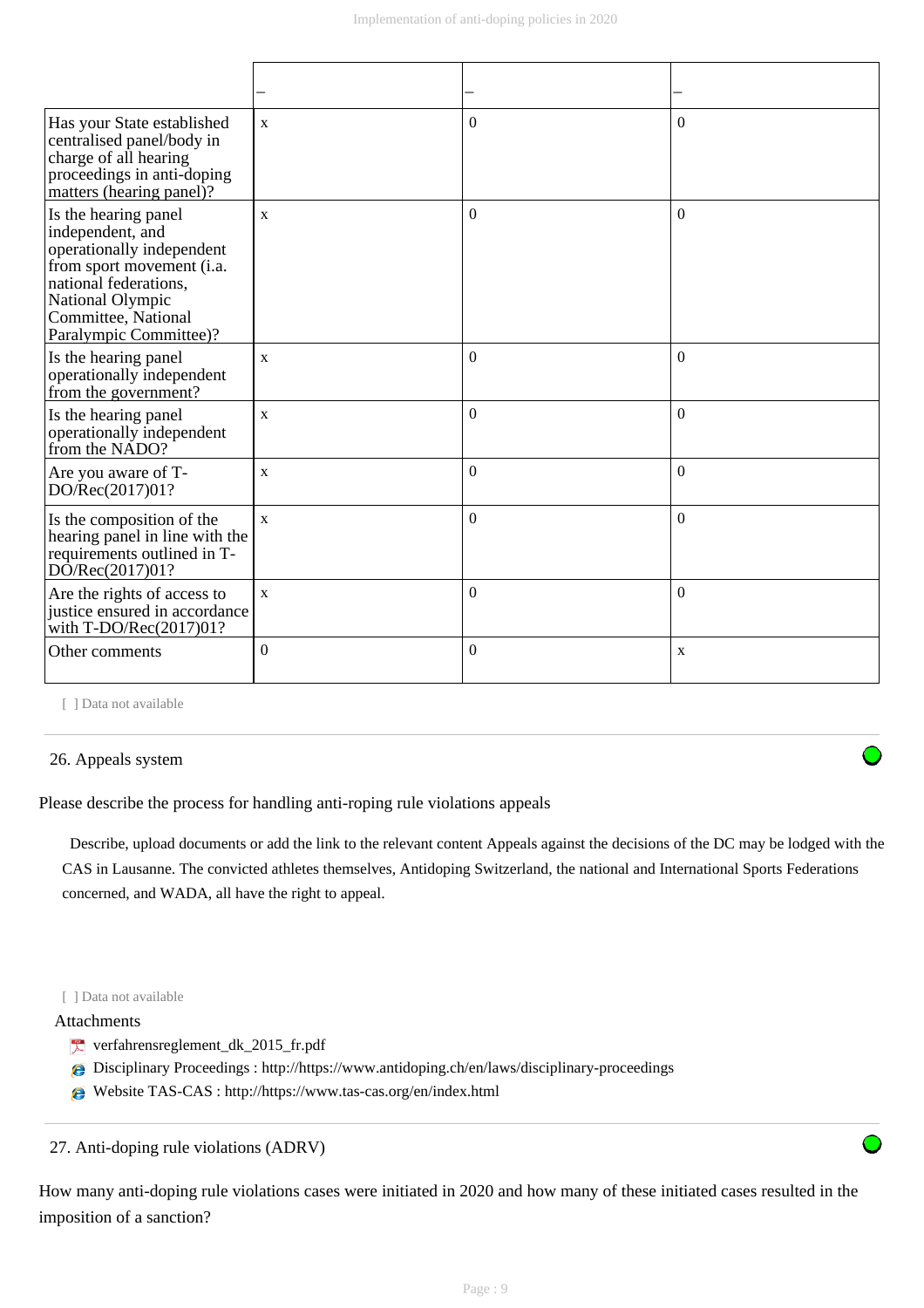|                                                                                                                                                  | Initiated cases  | Cases that resulted in a Cases that resulted in<br>sanction | no sanction  |
|--------------------------------------------------------------------------------------------------------------------------------------------------|------------------|-------------------------------------------------------------|--------------|
| Presence of a prohibited substance or its<br>metabolites or markers in an athlete's sample<br>Min numeric value allowed: 0                       | $\overline{c}$   | $\overline{2}$                                              | $\theta$     |
| Use or attempted use by an athlete of a<br>prohibited substance or a prohibited method<br>Min numeric value allowed: 0                           | 7                | 6                                                           | $\mathbf{1}$ |
| Evading, refusing or failing to submit to<br>sample collection<br>Min numeric value allowed: 0                                                   | $\boldsymbol{0}$ | $\Omega$                                                    | $\Omega$     |
| Whereabouts failures<br>Min numeric value allowed: 0                                                                                             | $\theta$         | $\Omega$                                                    | $\theta$     |
| Tampering or attempted tampering with any<br>part of doping control<br>Min numeric value allowed: 0                                              | $\overline{0}$   | $\boldsymbol{0}$                                            | $\mathbf{0}$ |
| Possession of prohibited substances and<br>prohibited methods<br>Min numeric value allowed: 0                                                    | $\theta$         | $\Omega$                                                    | $\theta$     |
| Trafficking or attempted trafficking in any<br>prohibited substance or prohibited method<br>Min numeric value allowed: 0                         | $\mathbf{1}$     | 1                                                           | 1            |
| Administration or attempted administration to<br>any athlete of any prohibited method or<br>prohibited substance<br>Min numeric value allowed: 0 | $\Omega$         | $\Omega$                                                    | $\theta$     |
| Complicity<br>Min numeric value allowed: 0                                                                                                       | $\boldsymbol{0}$ | $\mathbf{0}$                                                | $\mathbf{0}$ |
| Prohibited association<br>Min numeric value allowed: 0                                                                                           | $\Omega$         | $\boldsymbol{0}$                                            | $\mathbf{0}$ |

[ ] Data not available

## 28. Whereabouts failures

How many of the following whereabouts failures have you registered in 2020?

#### [ 32 ] One missed test or filing failure

#### [ 3 ] Any combination of two missed tests and/or filing failures

[ ] Data not available

#### 29. Co-operation with law enforcement agencies

What measures have been taken to ensure co-operation between NADO and law enforcement agencies in limiting illegal availability of doping substances?

[ X ] Law, please specify Federal Act on the Promotion of Sport and Exercise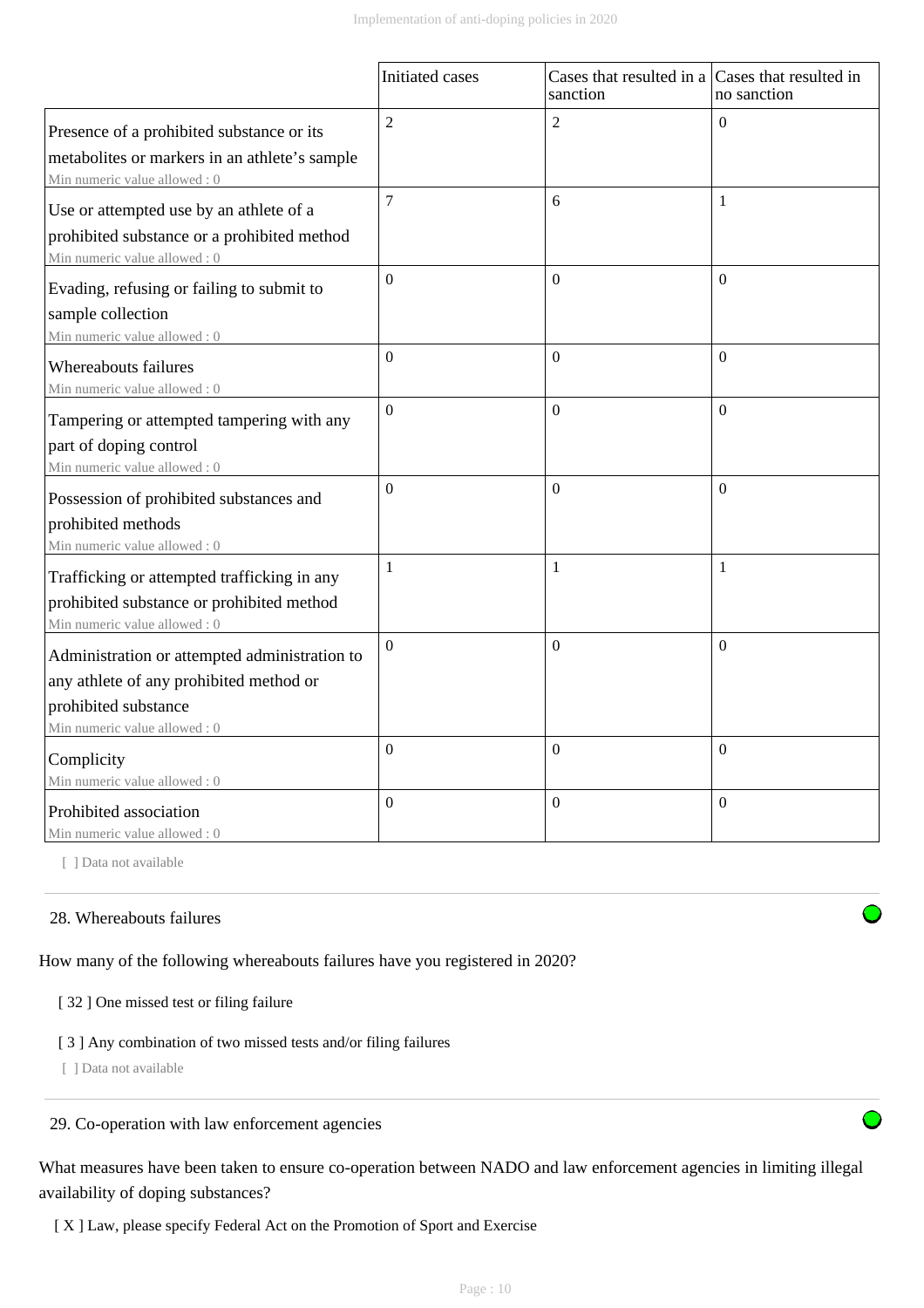| Implementation of anti-doping policies in 2020 |  |  |  |
|------------------------------------------------|--|--|--|
|                                                |  |  |  |

[ ] Agreement, please specify ............................................................

[ X ] Ad hoc activities, please specify Exchange with cantonal and regional law enforcement authorities

[ ] Other, please specify ............................................................

[ ] None; your comment (optional) ............................................................

30. Sanctions for doping trafficking

Are there specific penalties or sanctions for illegal circulation of doping substances, in addition to those regulating the movement of medicines and narcotics?

[ X ] Criminal penalties, please specify ............................................................

[ X ] Financial penalties, please specify ............................................................

[ ] Administrative or civil sanctions, please specify ............................................................

[ X ] Professional disciplinary actions, please specify Le code de déontologie de la Fédération des médecins Suisses FMH

[ ] None of above, please explain ............................................................

[ ] Not available; your comment (optional) ............................................................

31. Statistics on doping trafficking

Do law enforcement agencies share data on the seizure of doping substances with the NADO?

( X ) Yes, please specify how many seizures have been reported in 2020752

( ) No. Your comment (optional) ............................................................

( ) Other, please specify ............................................................

#### 32. Whistleblowers

Is your NADO implementing a whistleblower policy/programme?

( X ) Yes; any comment ............................................................

( ) No, but a preparatory process is in progress to develop a whistleblower policy/programme; any comment

............................................................

( ) No; any comment ............................................................

Attachments

Report Suspicion : http://https://www.antidoping.ch/en/report-suspicion

33. Legal background for Whistleblower policy

If your NADO implements a Whistleblower policy/programme, please describe the legal framework for this programme

[ ] National legislation

[ X ] NADO Rules

[ X ] Direct application of WADA Whistleblowing programme/policy and procedure for reporting misconduct

[ ] Direct application of the rules of one or more international sports organisations, if yes, please list them

............................................................

[ ] Other. Please describe ............................................................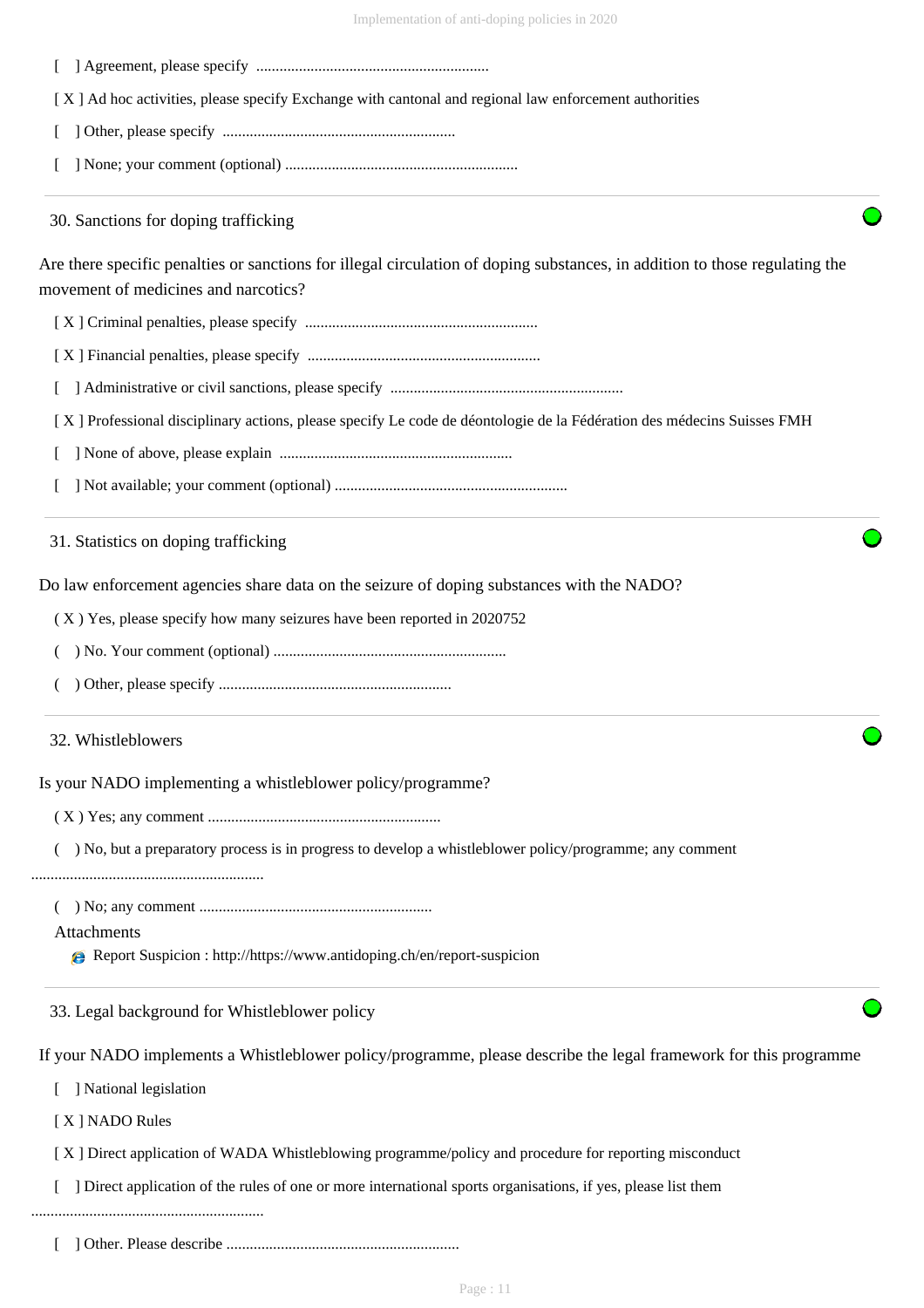## [ ] Not applicable

| 34. Organisation of anti-doping education                                        |
|----------------------------------------------------------------------------------|
| Which organisations are involved in implementing anti-doping education programs? |
| [X] National anti-doping organisation                                            |
| [X] Ministry responsible for sport                                               |
| Ministry responsible for education                                               |
| Ministry responsible for health                                                  |
|                                                                                  |
| [X] National sport federations                                                   |
| [X] Regional/municipal sport organisations                                       |
| [X] Universities                                                                 |
| [X ] Schools                                                                     |
| [X] Sport clubs                                                                  |
|                                                                                  |

## 35. Anti-doping education themes

 $\overline{ }$ 

|                              | elite<br>athletes | young<br>athletes                 | recreatio sports<br>nal<br>athletes | officials          | coaches | medical<br>personne pupils | school                            | media                                    | general<br>public                 | other                             |
|------------------------------|-------------------|-----------------------------------|-------------------------------------|--------------------|---------|----------------------------|-----------------------------------|------------------------------------------|-----------------------------------|-----------------------------------|
| National and                 | [X]               | [X]                               |                                     | [X]                | [X]     | [X]                        | $\begin{bmatrix} 1 \end{bmatrix}$ | $\mathbb{R}$                             | $\lceil \; \rceil$                | L                                 |
| International anti-          |                   |                                   |                                     |                    |         |                            |                                   |                                          |                                   |                                   |
| doping rules                 |                   |                                   |                                     |                    |         |                            |                                   |                                          |                                   |                                   |
| Harm of doping to            | [X]               | [X]                               | $\begin{bmatrix} 1 \end{bmatrix}$   | [X]                | [X]     | [X]                        | $\begin{bmatrix} 1 \end{bmatrix}$ | $[\ ]$                                   | $[ \ ]$                           | $\lceil$ $\rceil$                 |
| the spirit of sport          |                   |                                   |                                     |                    |         |                            |                                   |                                          |                                   |                                   |
| Athletes and                 | [X]               | [X]                               | $\begin{bmatrix} 1 \end{bmatrix}$   | [X]                | [X]     | [X]                        | $\begin{bmatrix} 1 \end{bmatrix}$ | $\mathbf{L}$<br>$\overline{\phantom{a}}$ | $\begin{bmatrix} 1 \end{bmatrix}$ | $[ \ ]$                           |
| athlete support              |                   |                                   |                                     |                    |         |                            |                                   |                                          |                                   |                                   |
| personnel's rights           |                   |                                   |                                     |                    |         |                            |                                   |                                          |                                   |                                   |
| and responsibilities         |                   |                                   |                                     |                    |         |                            |                                   |                                          |                                   |                                   |
| Consequences of              | [X]               | $\begin{bmatrix} 1 \end{bmatrix}$ | $\begin{bmatrix} 1 \end{bmatrix}$   | $\lceil \; \rceil$ | [X]     | [X]                        | $[ \ ]$                           | $\mathbf{r}$<br>$\overline{\phantom{a}}$ | $\lceil \; \rceil$                | $\begin{bmatrix} 1 \end{bmatrix}$ |
| doping, including            |                   |                                   |                                     |                    |         |                            |                                   |                                          |                                   |                                   |
| sanctions, health            |                   |                                   |                                     |                    |         |                            |                                   |                                          |                                   |                                   |
| and social                   |                   |                                   |                                     |                    |         |                            |                                   |                                          |                                   |                                   |
| consequences                 |                   |                                   |                                     |                    |         |                            |                                   |                                          |                                   |                                   |
| Substances and               | [X]               | [X]                               | $\begin{bmatrix} 1 \end{bmatrix}$   | $\lceil \; \rceil$ | [X]     | [X]                        | $\begin{bmatrix} 1 \end{bmatrix}$ | $[ \ ]$                                  | $\lceil \rceil$                   | $\begin{bmatrix} 1 \end{bmatrix}$ |
| methods on the               |                   |                                   |                                     |                    |         |                            |                                   |                                          |                                   |                                   |
| Prohibited List              |                   |                                   |                                     |                    |         |                            |                                   |                                          |                                   |                                   |
| Doping control<br>procedures | [X]               | [X]                               | $\begin{bmatrix} 1 \end{bmatrix}$   | $[\ ]$             | [X]     | [X]                        | $\begin{bmatrix} 1 \end{bmatrix}$ | $\begin{bmatrix} 1 \end{bmatrix}$        | $\begin{bmatrix} 1 \end{bmatrix}$ | $\begin{bmatrix} 1 \end{bmatrix}$ |

What types of anti-doping message are provided for different target groups?

Page : 12

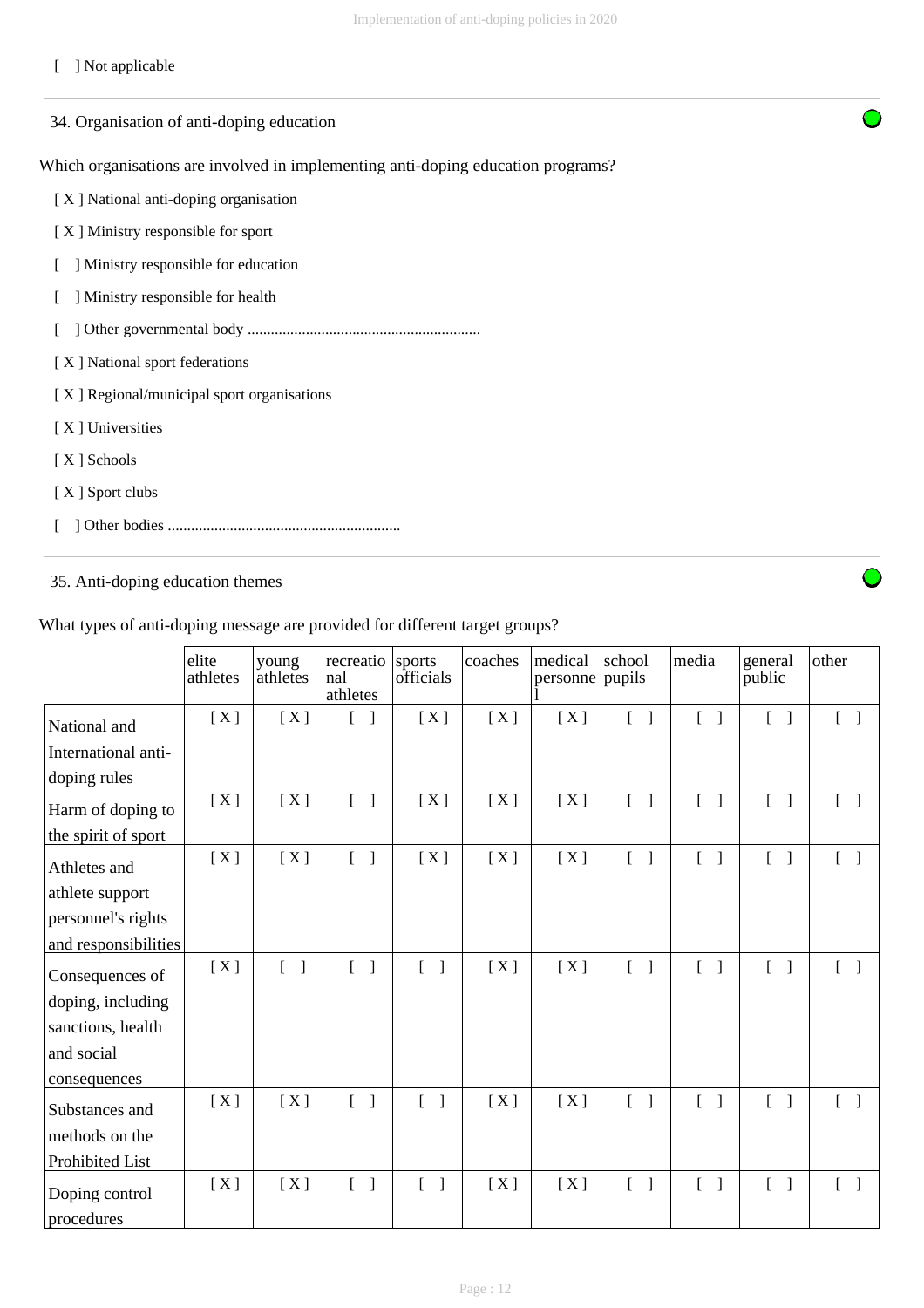| Therapeutic use<br>exemptions<br>$\vert$ (TUEs) | [X] | [X] |  | [X] | [X] |  |  |
|-------------------------------------------------|-----|-----|--|-----|-----|--|--|
| Applicable<br>whereabouts<br>requirements       | [X] |     |  | [X] |     |  |  |

## 36. Nutritional supplements

What measures have been taken to address the problems related to nutritional supplements in sport?

- [ ] Restrict availability
- [ ] Control of production
- [ ] Provide quality assurance
- [ ] Comprehensive labelling
- [ ] Limit advertising and promotion
- [ X ] Educational and informational measures
- [ ] Other, please specify: ............................................................

## 37. Anti-doping research

Has any anti-doping research been undertaken or supported?

- ( X ) Yes; your comment (optional) ............................................................
- ( ) Yes, to a limited extent; your comment (optional) ............................................................
- ( ) No; your comment (optional) ............................................................
- 38. Areas of anti-doping research

What are the areas of anti-doping research?

- [ ] Doping prevention
- [ ] Detection methods
- [ X ] Behavioural and social aspects of doping
- [ ] Health consequences of doping
- [ ] Physiological and psychological training programmes
- [ ] Emerging substances or methods
- [ X ] Alternative testing methods
- [ ] None
- [ ] Other; your comment (optional) ............................................................

39. Publication of anti-doping research

How many articles with the results of this research have been published in peer-reviewed scientific journals? Please upload a summary or share links to resources, if available